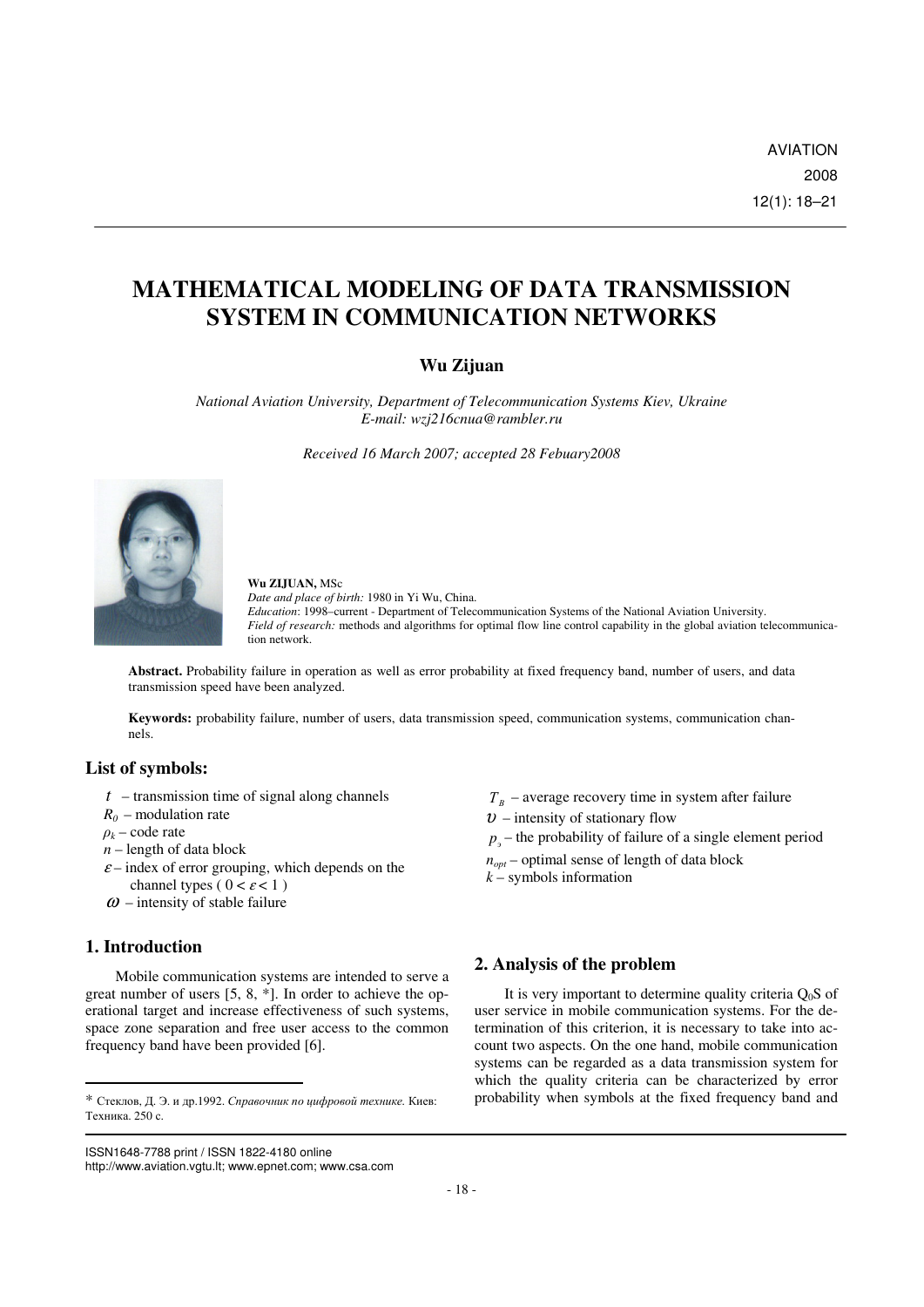data transmission speed are received. On the other hand, these systems are considered public mass service systems [1, 7].

The objective of this article is to apply mathematical modeling to the analysis of failure probability relationship versus data transmission speed [4]. The effective data transmission speed has been considered.

Applying the differential equation ( $dR_e/dn = 0$ ), the value of  $n_{opt}$  has also been found  $(7)$ .

The probability of operating failure, probability of failure at the fixed frequency band, number of users and information transmission speed in public mobile communication systems, in which the number of frequency bands and the load of the system connected with the data transmission speed can be calculated [2, 3]. The variants of the relationship of effective data transmission speed versus unit duration are presented in figure 1. The model  $R_e = f(R_0, \rho_K, n, t, \varepsilon, \omega, T_B, v, p_e)$  can be instantiated having in mind connections among variables of the function  $R_e = f(R_0, \rho_K, n, t, \varepsilon, \omega, T_B, v, p_e)$  [5, 8, \*]. Let the data block contain *K* encoded symbols of *n* (i.e.  $\rho_k = k/n$ ) and the probability of error determination while receiving data block is equal to *p*.



**Fig 1.** The relationships of  $R_e / \rho_k = f(n)$ 

where  $R_0$  – modulation rate;

 $\rho_k$  – code rate;

 $n$  – the length of data block;

 $\mathcal{E}$  – index of error grouping, which depends on the channel types (  $0 < \varepsilon < 1$ );

 $\mathcal{E} = 0.3 \div 0.7$  is taken for cable and telephone channels;  $\mathcal{E} = 0.4 \div 0.5$  is taken for radio relay transmission;

 $\omega$  – intensity of stable failure, here  $\omega = \nu / T_B$ ;

 $T_B$  – average recovery time in system after denial;

 $v$  – intensity of stationary flow;

 $p_e$  – the probability of failure of a single element period.

Then a single transmission of data block requires the time described as

$$
T = t + n/R_0, \tag{1}
$$

and the average time interval required for transmission of data block, taking into account the number of possible call repetitions, is expressed as

$$
t_1 = T \sum_{i=0}^{V} p^i .
$$
 (2)

Under these conditions, the probability of communication channel failure due to acceptable call repetitions  $V$  is equal to  $p^V$  and requires a recovery time period  $T_{B1}$ . During the time period  $t_1$  with an interval equal to  $\omega$ , if a hardware failure can occur, an average time period  $T_{B2}$  is required for its recovery. If  $T_{B1} = T_{B2} = T_B$ , the effective data transmission speed taking into account equations (1) and (2) is equal to

$$
R_e = \rho_k \cdot n \left[ T \sum_{i=0}^{v-1} p^i + p^v T_B + \omega T_B \cdot t_1 \right]^{-1} . \quad (3)
$$

As a result of the substitution of (1) and (2) into (3) and the terms regrouping for  $R_e$  we can get

$$
R_e = \rho_k \cdot n \left[ \left( t + \frac{n}{R_0} \right)_{i=0}^{\nu-1} p^i + p^v (t + \frac{n}{R_0} + T_B) + \omega T_B \left( t + \frac{n}{R_0} \right)_{i=0}^{\nu} p^i \right]^{-1} . (4)
$$

If effective error detecting codes are applied in the communication systems, the following expression can be obtained

$$
p \approx p(\ge 1, n) = p_e n^{\varepsilon}, \tag{5}
$$

where  $p(\geq 1, n)$  is the probability of a failure in transmission of data block with the period of  $n$ , one or more elements;  $p_e$  – the probability of failure of a single element period;  $\mathcal{E}$  – index of error grouping, which depends on the channel types (  $0 < \varepsilon < 1$ ).

After the substitution of (5) into (4) and not very complicated transformations, the expression for effective speed of data transmission is obtained:

$$
R_e = \rho_k R_0 \frac{n(1 - p_0 n^{\varepsilon})}{(R_0 t + n) + \frac{\omega}{\beta} (R_0 t + n) + R_0 T_B \cdot p_e^{\nu} n^{\nu \varepsilon}}.
$$
 (6)

where recovery is  $\beta = 1/T_B$ .

The above expression clearly illustrates the influence of four main factors on the decrease of main  $R_e$  values. The multiplier in the numerator reflects the decrease in the value of  $R_e$  due to noise.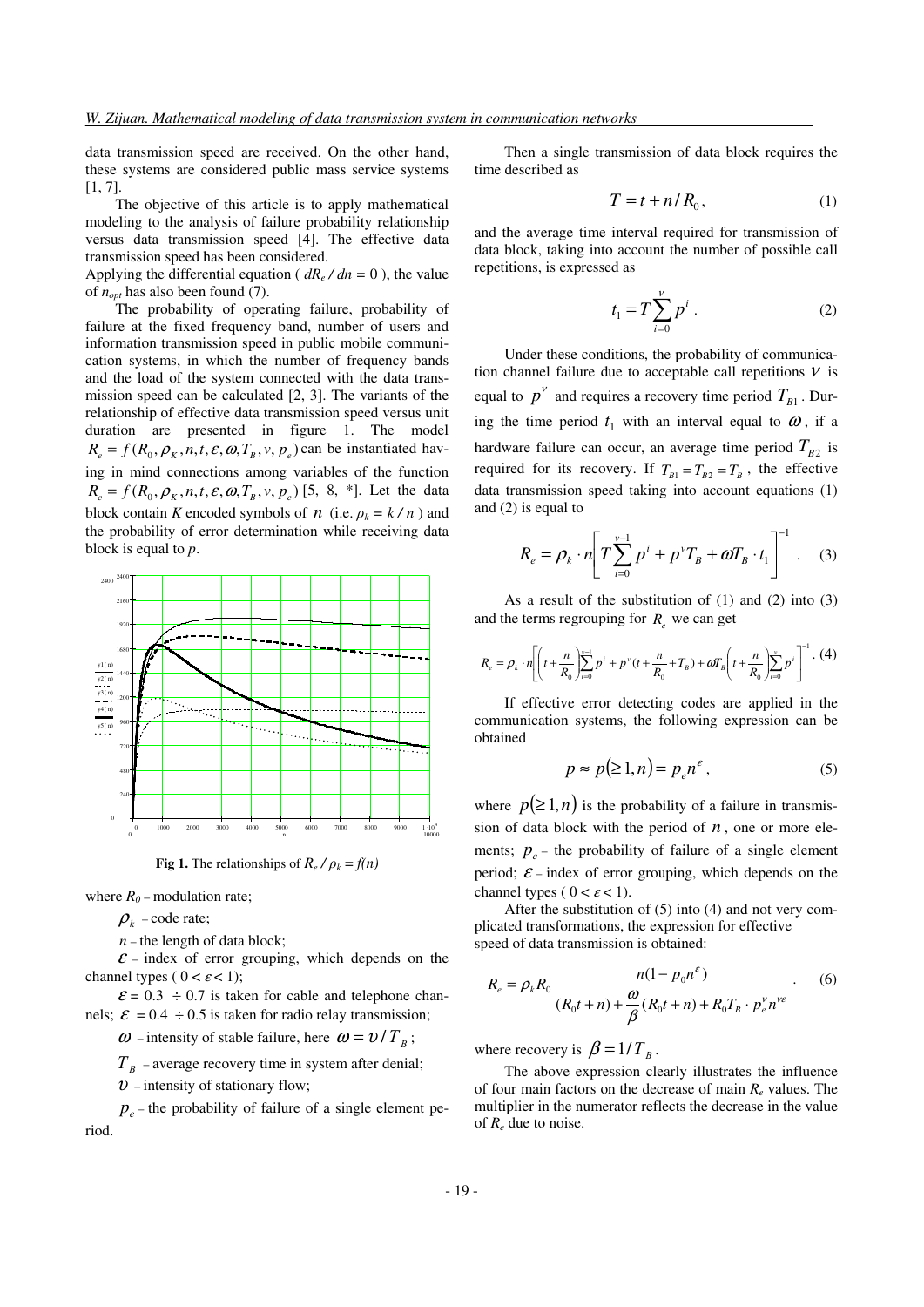The first and the second summands in the denominator reflect the decrease in  $R_e$  due to hardware failure and the period of time required for recovery.

The third summand in the channel of communication is connected with the decrease in  $R_e$  due to a surge of noise in the channel and the limit growth of  $\nu$  number of call repetitions value.

Expression (4) for  $R_e$  in its nature can be regarded as an analytical model for the effective operation of a communication channel.

The analysis of this model (4) shows that  $R_e$  depending on *n* has the extreme type of maximum at  $n = n_{opt}$ , when optimum meaning of *nopt* providing *Re max* can be determined from the following equation:  $dR_e / dn = 0$ . This equation, which has been differentiated for *n* , will result in the following transitional expression

$$
n^{\varepsilon(\nu+1)} p_e^{\nu+1} R_0 T_B \left[ \varepsilon(\nu-1) - 1 \right] + n^{\varepsilon \nu} p_e^{\nu} R_0 T_B (1 - \varepsilon \nu) +
$$
  
+ 
$$
R_0 T_B (1 + \frac{\omega}{\beta}) - n^{\varepsilon+1} p_e \varepsilon (1 + \frac{\omega}{\beta}) - n^{\varepsilon} p_e R_0 t + (\frac{\omega}{\beta} + 1)^*
$$
  
\* 
$$
(1 + \varepsilon) = 0.
$$
 (7)

As a general approach equation, (5) cannot have a finite analytical meaning relative to *n* . For some communication channels, when  $\varepsilon$ ,  $V$ ,  $R_0$ ,  $T_B$ ,  $p_e$  and  $\omega$  has definite values, it is possible to determine analytically the value of *nopt*.

Examples for the relationships of  $R_e = f(n)$  are shown in figure 1, where *k*  $R_e$  $\frac{R_e}{\rho_k}$  is replaced by  $y_i(n)$  $y_i(n)$ =  $R_e$ .





a)  $\varepsilon = 0.3$ 









**Fig 2.** The relationships of different values of *n* with the change in  $\varepsilon$